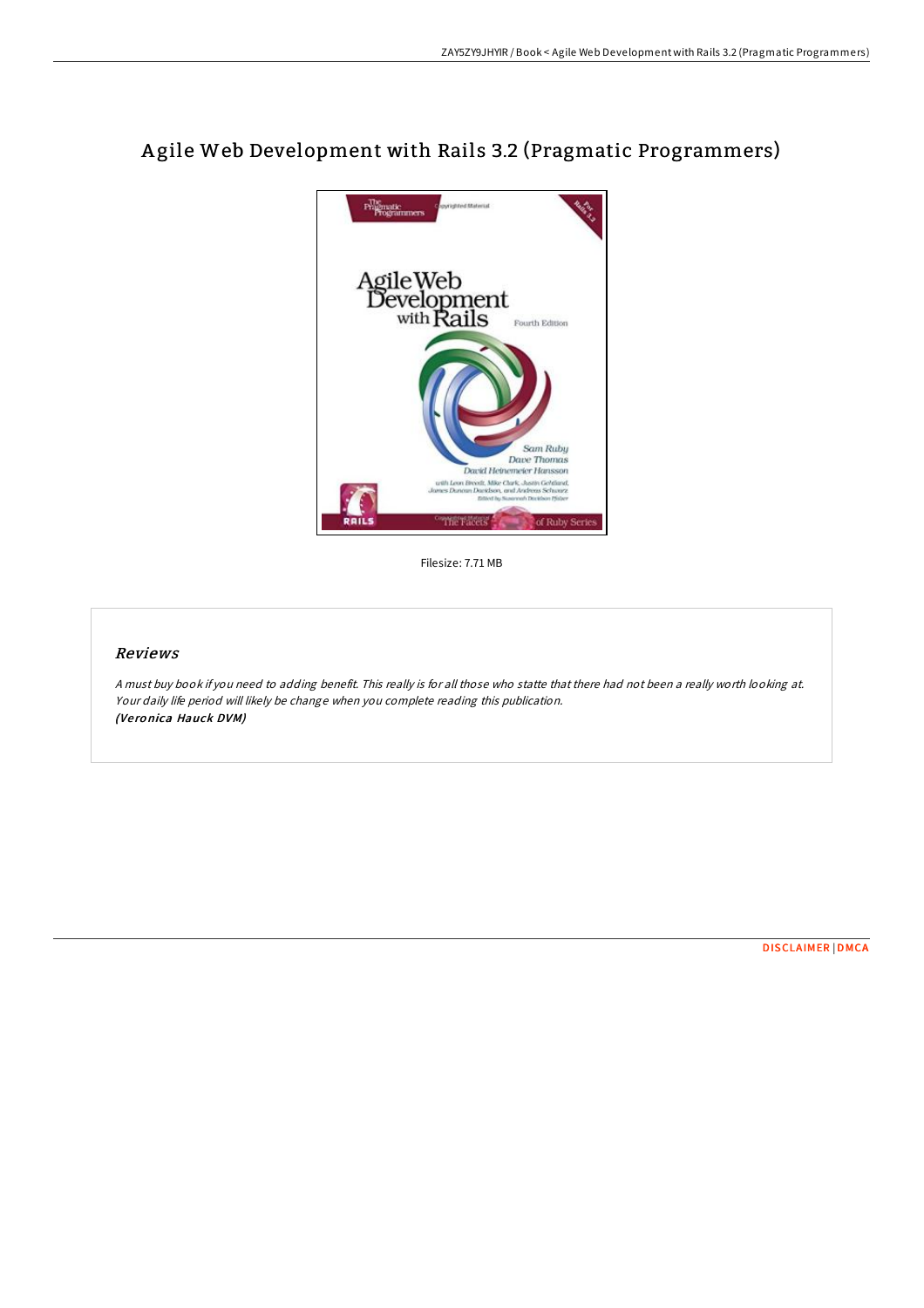## AGILE WEB DEVELOPMENT WITH RAILS 3.2 (PRAGMATIC PROGRAMMERS)



To save Agile Web Development with Rails 3.2 (Pragmatic Programmers) eBook, please access the button beneath and save the file or get access to additional information which might be in conjuction with AGILE WEB DEVELOPMENT WITH RAILS 3.2 (PRAGMATIC PROGRAMMERS) ebook.

O'reilly Vlg. Gmbh & Co., 2011. Taschenbuch. Book Condition: Neu. Neu Schnelle Lieferung, Kartonverpackung. Abzugsfähige Rechnung. Bei Mehrfachbestellung werden die Versandkosten anteilig erstattet. - Sam Ruby is a prominent soFware developer who is a co-chair of the W3C HTML Working Group and has made significant contributions to many of the Apache Software Foundation's open source software projects. He is a Senior Technical Staff Member in the Emerging Technologies Group of IBM. 480 pp. Englisch.

 $\ensuremath{\mathop\square}\xspace$ Read Agile Web Development with Rails 3.2 (Pragmatic Prog[ramme](http://almighty24.tech/agile-web-development-with-rails-3-2-pragmatic-p.html)rs) Online  $\blacksquare$ Do wnload PDF Agile Web Development with Rails 3.2 (Pragmatic Prog[ramme](http://almighty24.tech/agile-web-development-with-rails-3-2-pragmatic-p.html)rs)